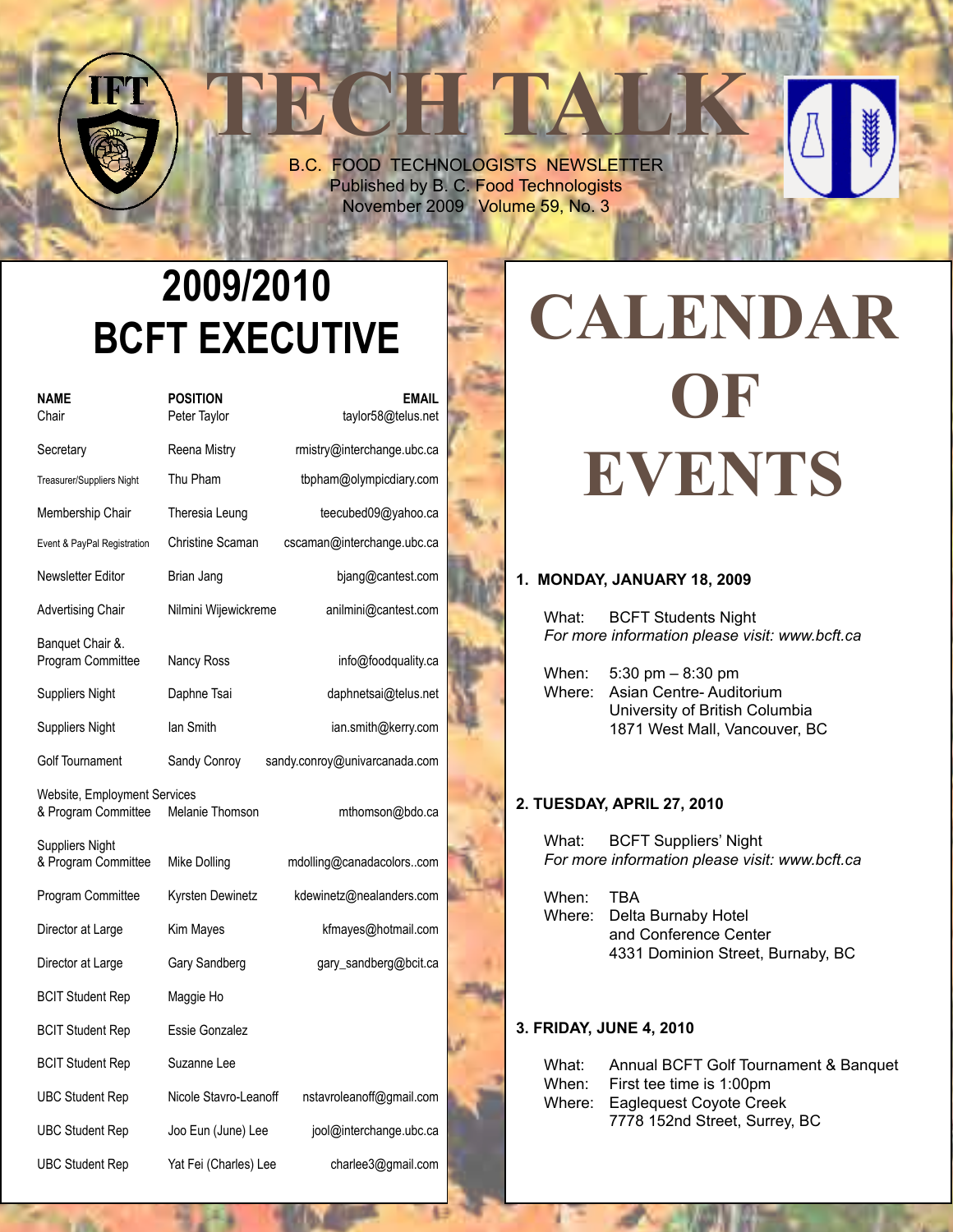November 2009 Volume 59, No. 3 PAGE TWO

### **2010 Annual BCFT Student Night - "Trend Forecasting"**

 Have you ever thought about what is influencing our food, flavor, health and consumer trends seen in North America? UBC will be hosting the 2010 Annual BCFT Student Night Trend Forecasting on January 18 at the Asian Centre at the University of British Columbia. Enjoy a great informational talk by an IFT distinguished speaker.

 The evening will start off with a fun round of the ice breaker where students and industry members will be grouped randomly into teams to answer trivia questions related to food science. A prize will be awarded to the winning team. The ice breaker will be followed by a light dinner as well as opportunities to network with people in the industry.

 The main focus of the event will be our IFT distinguished speaker - a toxicologist, chef, and registered dietitian, Suzy Badaracoo. She will be speaking about the patterns discovered in government, technology, research, allies and adversary movement. Find out more about how food manufactures and food service operators are responding to and navigating the playing field.

When: Monday, January 18, 2010, 6:00pm to 8:30pm Where: Asian Centre- Auditorium, UBC 1871 West Mall, Vancouver, BC

*Highlights of the Event:* 5:30 pm Check in/Registration 6:15 pm Ice breaker 6:45 pm Refreshments, Light meal, Networking 7:15 pm Speaker- Suzy Badaracco 8:15 pm Door Prizes



*Cost:*

| Student Members:         | FREE |
|--------------------------|------|
| Student Non-Members: \$5 |      |
| Members:                 | \$20 |
| Non-Members:             | \$40 |

**PRE-REGISTRATION IS REQUIRED** by January 8, 2010 by emailing ubc.bcft@gmail.com (or the cost is \$40 at the door regardless of membership status)

**Parking:** Please see map at http://www.internationalization. ubc.ca/asiancentre.htm



### **THINK ABOUT ADVERTISING IN TECH TALK**

 You can't afford to miss this opportunity to advertise with us!

 "Tech Talk" is published approximately 9 times a year by the British Columbia Food Technologists Association (BCFT). As the official publication of the association, Tech Talk reaches the local audience of individuals in the Food Science and Technology profession - your ad in Tech Talk will keep you on top of our readership of over 300 individuals. For complete details on placing your ad in Tech Talk, contact:

 Nilmini Wijewickreme CanTest Ltd. 4606 Canada Way, Burnaby, BC, V5G 1K5 Tel: 604-734-7276; Fax: 604-731-2386 E-mail: anilmini@cantest.com

We accept either a type written, clear, ready-to-print copy of your ad in PDF or TIFF format in color or black and white, or a hard copy of business cards.

| <b>Business card</b>         | $(4" \times 2")$  | \$30  |
|------------------------------|-------------------|-------|
| Page Sponsor                 | $(8" \times 2")$  | \$50  |
| 1/4 Page Sponsor             | $(4" \times 5")$  | \$60  |
| 1/ <sub>2</sub> Page Sponsor | $(4" \times 10")$ | \$90  |
| Full Page Sponsor            | $(8" \times 10")$ | \$150 |

 (Rates indicated are on per issue basis. \*Discounts up to 10% are available for advertising in multiple issues\*).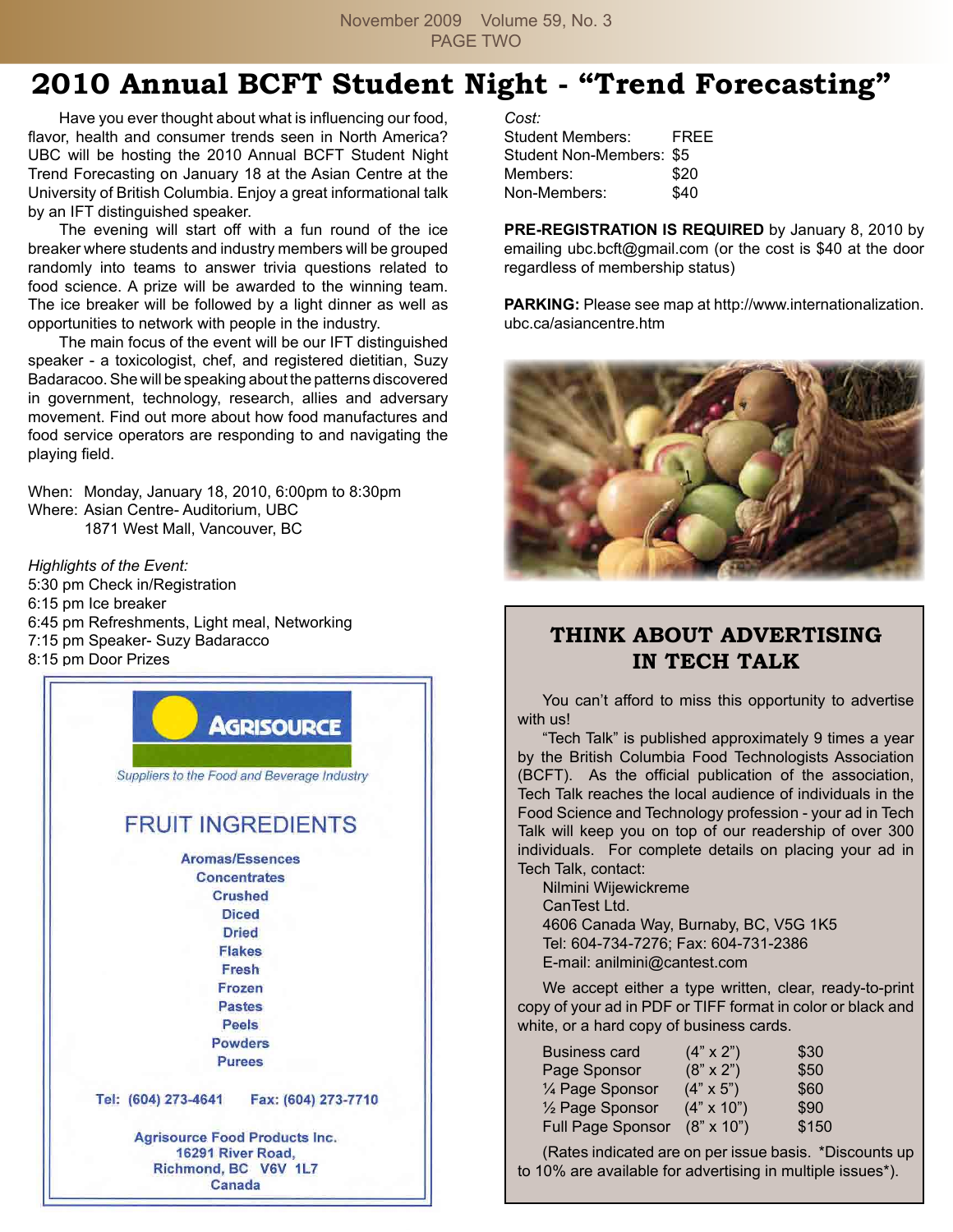November 2009 Volume 59, No. 3 PAGE THREE

# **2009 IFT Annual Meeting and Food Expo**

### **Submitted by Kim Mayes and Theresia Leung**

In June of this year, the 2009 Institute of Food Technologist (IFT) Annual Meeting and Food Expo was held in Anaheim, California. Student member representatives in attendance from the BCFT chapter were Kim Mayes, Theresia Leung and Yulietta Chondro. Student members Stella Lukman and Christine Branch were also in attendance. Stella was chosen to participate as a volunteer assistant for the pre-annual IFT course, which included free registration for the meeting and a complimentary shared room during the conference.

 Following the Annual General Meeting, the keynote session "What's Next? The Current Economy and the Future of Food" presented by Todd Buchholz and Jeffery Allen Rosensweig highlighted some of the economic and policy issues that impact the food industry. In addition, students attended many of the scientific programs and symposiums covering a wide range of topics such as Health and Wellness, Food Safety, Nanotechnology and Biotechnology and Industry Impacts. The Food Expo, which featured nearly 1,000 exhibiting companies from all around the world, included several self-guided trend tours. This year's tours were: Flavour and Colour Innovation, Ingredients for Functional Foods, Naturally Sourced, and Weight Management. Students had opportunities to explore the exhibits, experience the trend



*BCFT student representative, Yulietta Chondra, stands outside the Anaheim Convention where the 2009 Institute of Food Technologist Annual Meeting and Food Expo was held.*



*BCFT student representatives, Kim Mayes and Theresia Leung, attend the 2009 Institute of Food Technologist Annual Meeting and Food Expo.*

tours, network with industry members and other students, sample new products, and learn about various technological innovations.

 The CIFST breakfast was well attended, and offered students the chance to make many important contacts with industry members and academia from across Canada. The conference also put on a student Career Fair, where several hundred students came prepared with their resumes in search of jobs. We are proud that for one of our fellow BCFT student representatives, this experience resulted in an on-site interview for a position at an American food manufacturing company. Following the Student Mixer, the College Bowl Competition Finals, which was also hosted by the IFT Student Association, took place. Many students gathered to watch as eight IFT student chapters competed in a Food Science trivia challenge. The winning team, from North Carolina State, took home the winning prize after a fierce battle of the minds.

 For the five BCFT student attendees, this was their first international conference. All were in aw of the various activities and events the conference and expo had to offer. Yulietta describes her experience as "professional and pleasurable," and the "biggest Food Expo I've ever attended." Stella expressed that this opportunity broadened her views about her future opportunities and career in food science. The students would like to thank BCFT for their generous sponsorship which made the trip to Anaheim possible.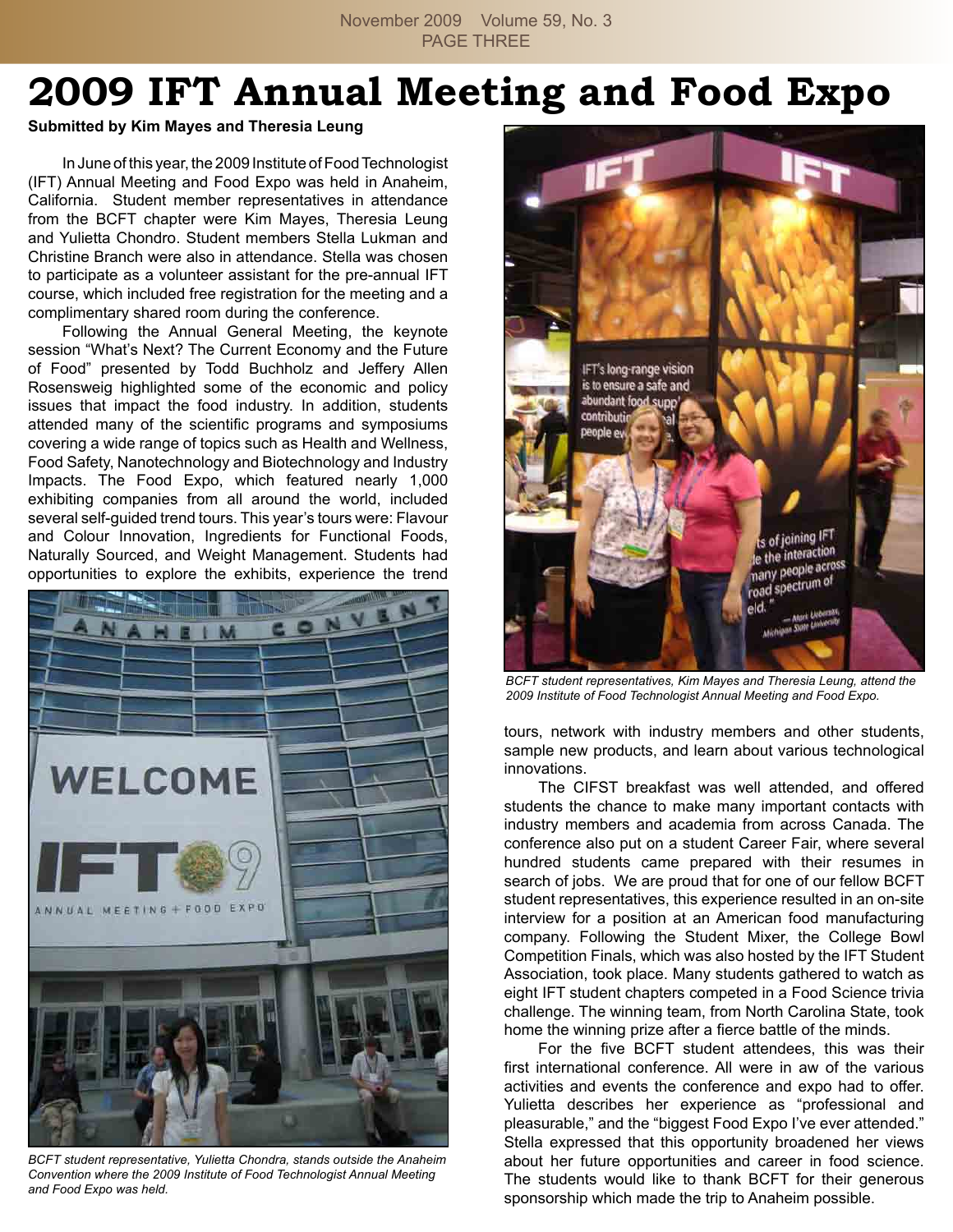## **New UBC and BCIT Student Awards Created**

 Both UBC & BCIT are fortunate to have new awards to be given out this year to their students.

 At BCIT, the **Jack Phillips, Jerry Heddinger and BC Food Technologists Leadership Award** will be given annually to a student who has exhibited strong leadership qualities. This award has been established to recognize the long-standing contributions of Jack and Jerry to BCFT and to the food industry.

 At UBC, two new awards will be given out this year. An annual award for a third or fourth year UBC Food Science student who demonstrates outstanding leadership in class, campus life or community has been created through an endowment by Jerry Heddinger. Jerry established this award recognizing that active students showing leadership qualities are important for the future of the food industry.

 As well, a new UBC Graduate Student award has been established by BCFT. The award will recognize a student who has demonstrated a high level of academic achievement and research excellence, leadership ability and commitment to the profession.

### **BCFT Website**

Please check out the BCFT website at www.bcft.ca for:

- Up to date information about upcoming BCFT events
- Job Postings, for those companies needing a hard working food technologist
- Job Seekers, for those hard working food technologist needing a company
- Book your table at Supplier's Night using our online registration.

 If you have any feedback or events that you would like posted, please email Melanie Thomson at webmaster@bcft. ca.



**CANTE** A LIFE SCIENCE COMPANY

# **99 FOOD SAFETY**



# **Expertise in Food Analysis**

- Pesticide Residues & Hormones
- Nutrition Labelling
- Food Chemistry
- Natural Health Products
- · Microbiology
- Gas Testing for Package Evaluation
- Effluent Water Testing

Call 1 800 665 8566, visit www.cantest.com or email foodsafety@cantest.com for further information

VANCOUVER

VICTORIA

KELOWNA

WINNIPEG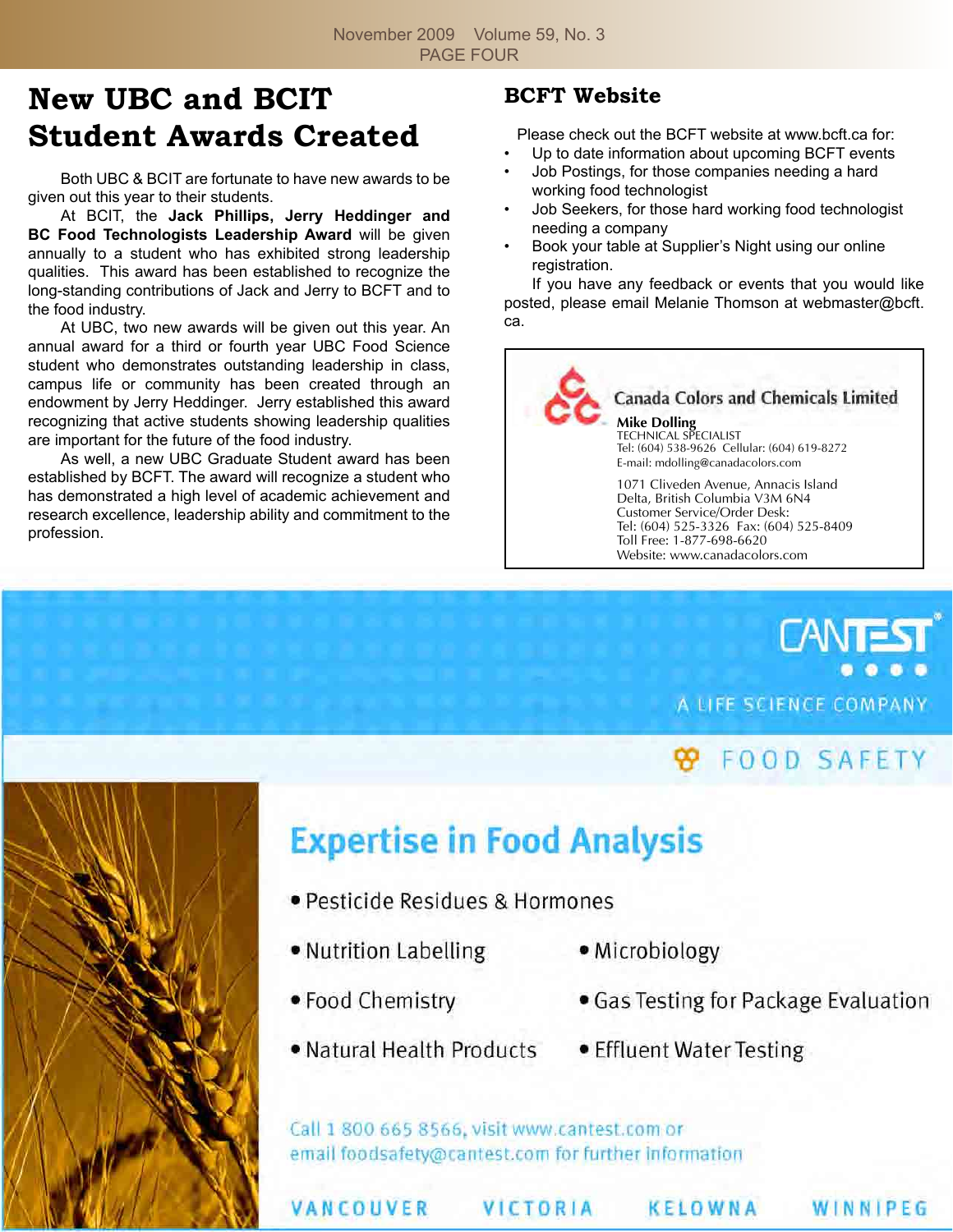### **Special Thanks to Long-Standing Executive Member Jack Phillips**

#### **Submitted by Anne McCannel**

 A new student award has been established at BCIT to recognize the long-standing contributions of Jack Phillips and Jerry Heddinger to BCFT and to the food industry. Jerry Heddinger's many contributions were highlighted in a previous TechTalk article published in September 2008. Jack Phillips' dedication and extensive service to the association has also been evident in his many activities throughout the years.

 Jack joined CIFST in 1964, became a member of BCFT soon after, and then became an active member of the executive. He originally joined the executive as a Director,

*Under Jack's direction, [Suppliers' Night] evolved into the highly successful event that we now enjoy each year.*

and then became program chair, vice chair, and chair. He was on several committees that planned joint meetings between BCFT and various American sections which included events in Puget Sound, Seattle, Wenatchee and Portland.

 He actively assisted with preparation of CIFST national conferences held here in Vancouver in 1974, 1984 and 1994.

 In the 1990's, Jack had a vision of a British Columbia Suppliers' Night that would tie into the Northwest Suppliers' Night circuit. Under Jack's direction, this evolved into the highly successful event that we now enjoy each year. Jack



**Nancy Metcalfe** Sr. Account Representative Microbiology Products

3M Canada Company

804 Carleton Court, Annacis Island Delta, BC V3M 3M1 604 463 8374 Tel. Home Office 800 265 1840 Toll Free 7423 778 772 3716 Cell 800 665 4759 Fax Orders nametcalfe@mmm.com

continues to assist the Suppliers' Night committee where needed.

 As an ingredient supplier and owner of Phillips Ingredients Inc, Jack has been a huge asset to the food industry. Manufacturers looking for hard-to-find ingredients have always been able to count on Jack to find ingredients and bring them in.

 Jack has offered so much to the organization and food industry through his very nature. He has a sense of wisdom and calm that has been welcome at many executive meetings, and has enhanced countless BCFT events. He has been a mentor to many.

 In recognition of Jack's long-standing commitment to BCFT and CIFST, he was made an Emeritus member of CIFST in 2000. In 2005, he was awarded the BCFT Barry Walsh award. This year, further recognition was given through the creation of the new student award at BCIT.

 We give sincere thanks to Jack for all of his hard work, and extend him best wishes.

#### *Thanks for everything!*





Kyrsten Dewinetz **WESTERN CANADA SALES MANAGER** kdewinetz@nealanders.com

#201-7950 Huston Rd., Delta, BC V4G 1C2 **PHONE** 604-940-4181 **CELL** 604-230-0462 **FAX** 604-940-4180 www.nealanders.com

**TORONTO MONTREAL VANCOUVER CALGARY EDMONTON**

INTERNATIONAL INC.